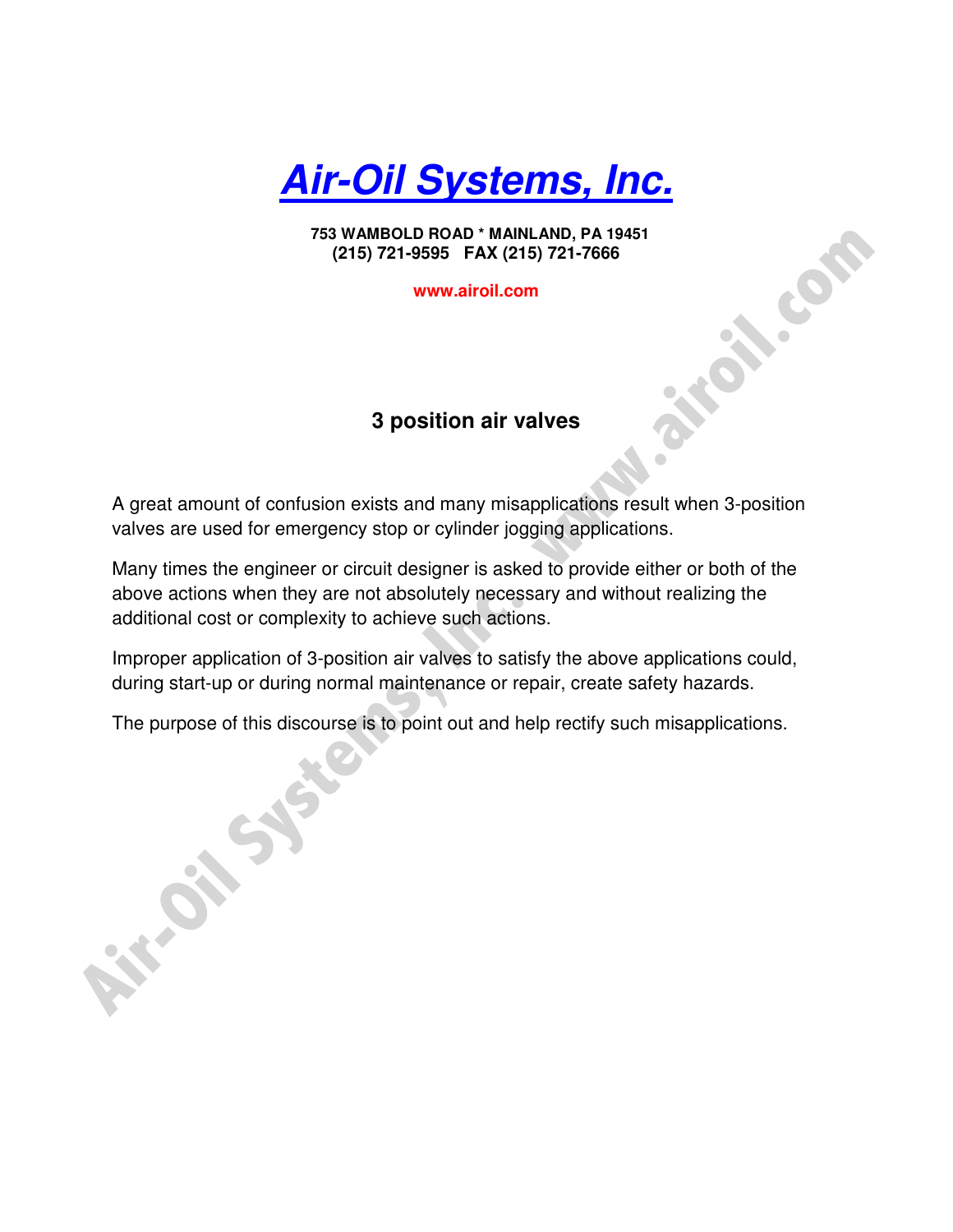### **3-POSITION ALL PORTS BLOCKED IN CENTER OR MID POSITION**



This is the type of valve most frequently selected to stop or jog an air cylinder. Be aware of the following when the valve is in mid position:

- A. The cylinder will not stop until the residual air, cylinder volumes, and forces equalize.
- B. Air is trapped in the cylinder; fittings, piston seal, rod seal, or valve leakage will allow the cylinder to move or drift.
- C. When air is exhausted by a lock-out or dump valve, air will be trapped in the cylinder.
- D. If it is a vertical cylinder application supporting a load, and if a cylinder line was exhausted inadvertently, the load could drop unexpectedly.
- E. During start-up when the system or valve is pressurized, the all ports blocked condition does not allow the air to pressurize the cylinder. When the valve is actuated the first stroke of the cylinder could be be at high speed due to the potential lack of air in either end of the cylinder.
- If a cylinder line were to be disconnected for maintenance, rapid cylinder movement would occur because of the trapped air.

# **NOTE: B THROUGH F ACTIONS CAN OCCUR WHEN LEAST EXPECTED!**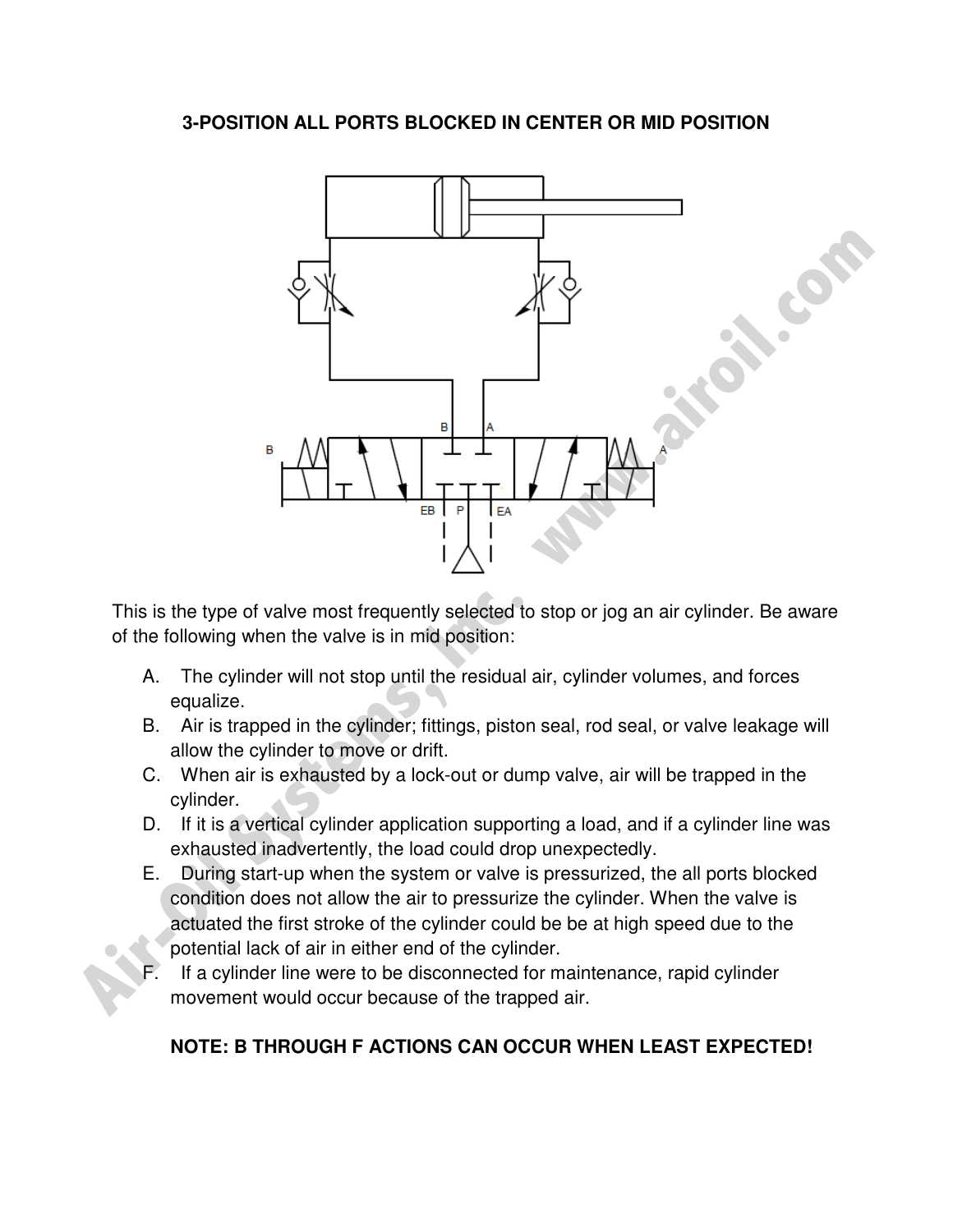# **3-POSITION SUPPLY BLOCKED, CYLINDER PORTS EXHAUSTED**



Be aware of the following when the valve is in the mid position:

- A. The mid position provides an exhaust path for both ends of the cylinder.
- B. The exhausted condition does not allow the cylinder to hold position against external loads.
- C. When the valve is re-actuated to either position, the cylinder will advance or retract rapidly without control due to the lack of pressure in the opposite end of the cylinder.

**NOTE:** This type of 3-position valve might be better applied to a reversing air motor which would be capable of manual movement when the valve is in the mid position exhausting both pressure ports.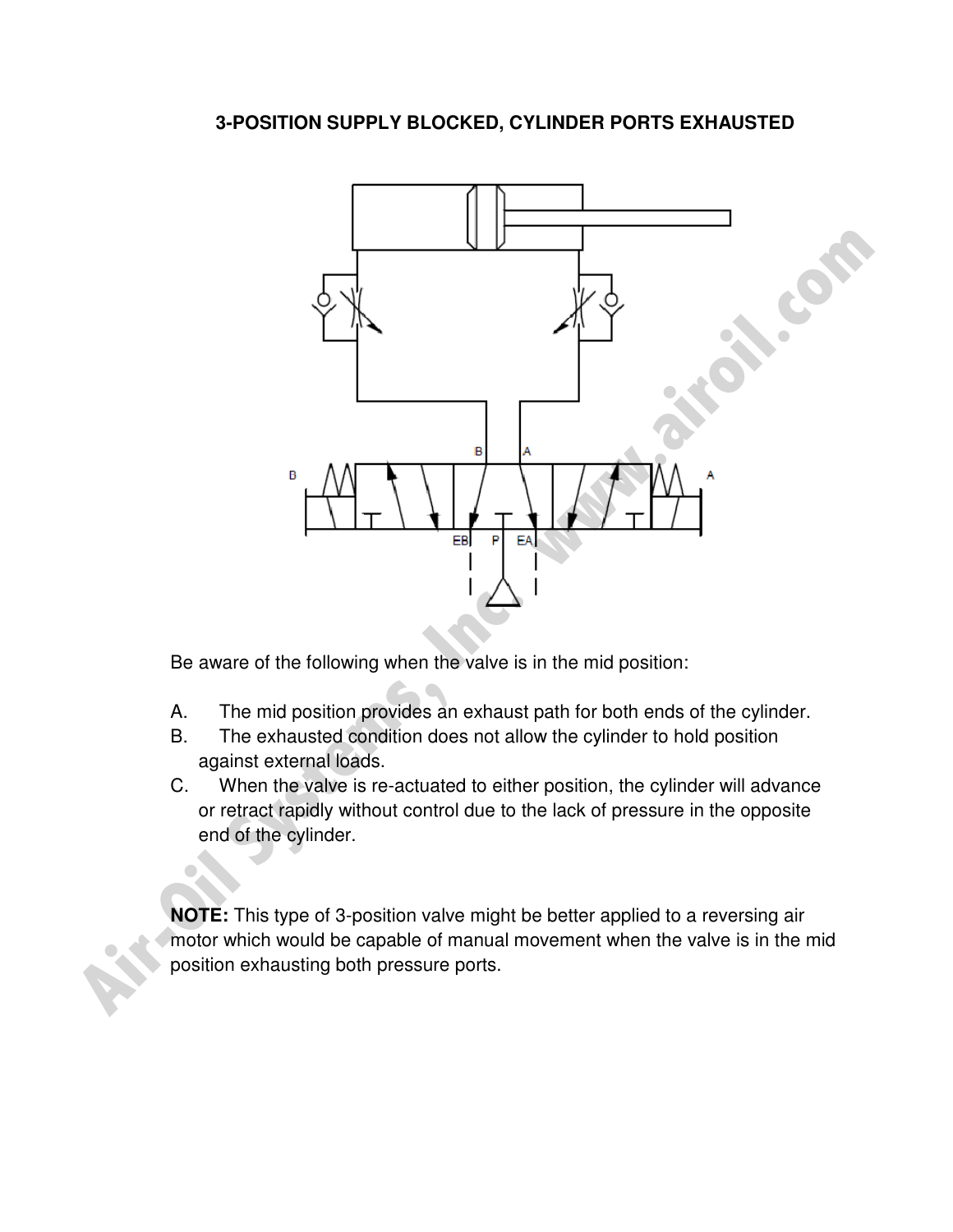# **3-POSITION PRESSURE TO A AND B CYLINDER PORTS**

(Exhaust ports blocked, both cylinder ports pressurized)



Be aware of the following when the valve is in the mid position:

- A. Equal pressure applied to both ends of the cylinder would create an unequal force due to rod area differential. Consequently this application will not let or cause a cylinder to stop in the mid position or to be jogged effectively.
- B. Should not be used to support vertical loads.

**NOTE:** This type of 3-position valve might be applied to a reversing air motor. In the mid position with both pressure ports of the air motor pressurized it would create a stall condition, thereby stopping and holding.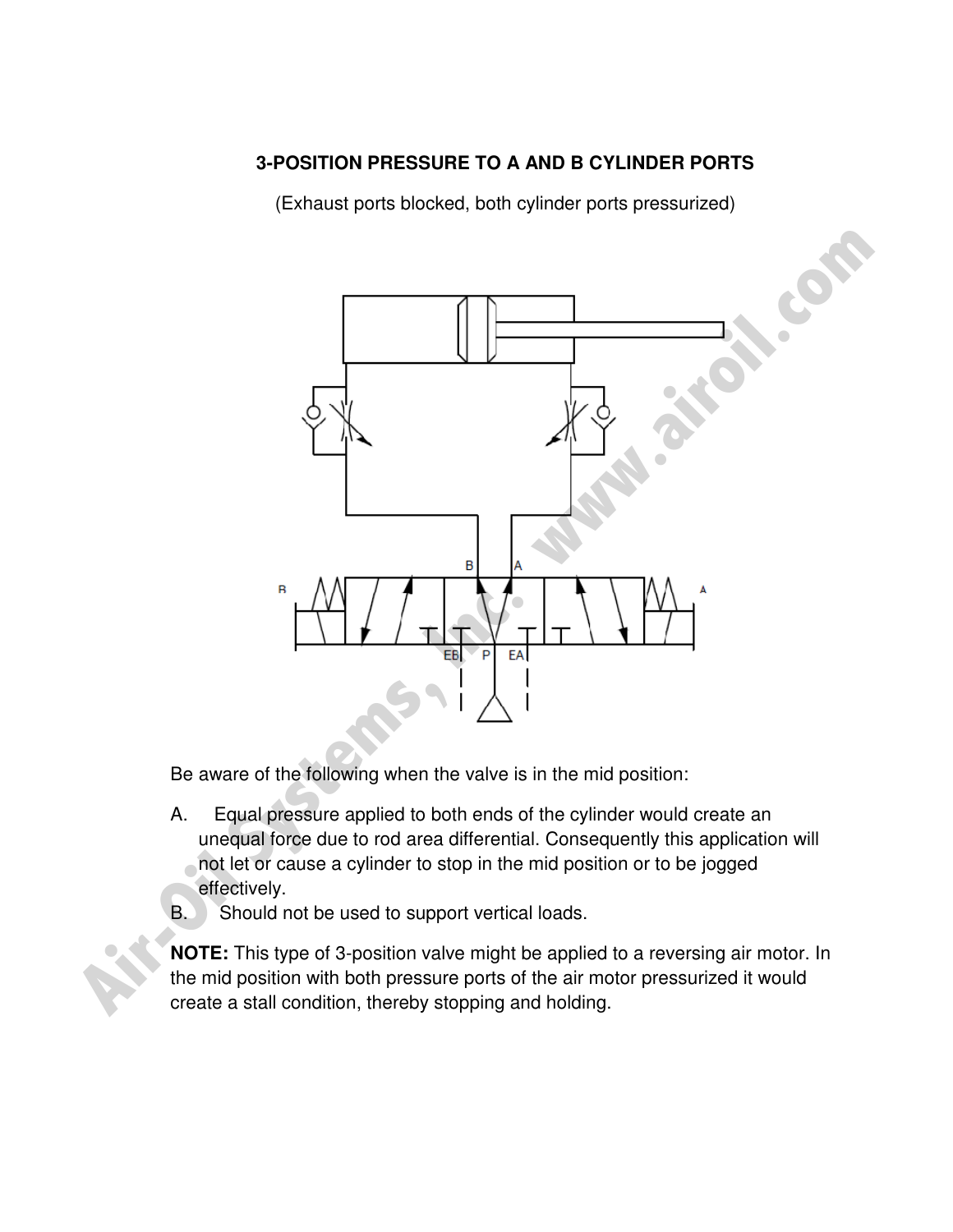### **3-POSITION VALVE DUAL PRESSURE WITH REGULATORS**

# **NO CHECK VALVES**



Be aware of the following when the valve is in the mid position:

- A. This circuit provides constant pressure to overcome fitting, valve, and rod seal leakage.
- B. Regulator can be adjusted to compensate for differential piston area to provide jog or emergency stop control.
- C. When air is exhausted by a lock out or dump valve, all air is exhausted leaving no trapped air.
- D. During start up, when the lock out valve is opened, air is supplied simultaneously to both ends of the cylinder preventing a runaway condition when the valve is first actuated.

**NOTE:** Not recommended for vertical mounted cylinders supporting heavy loads.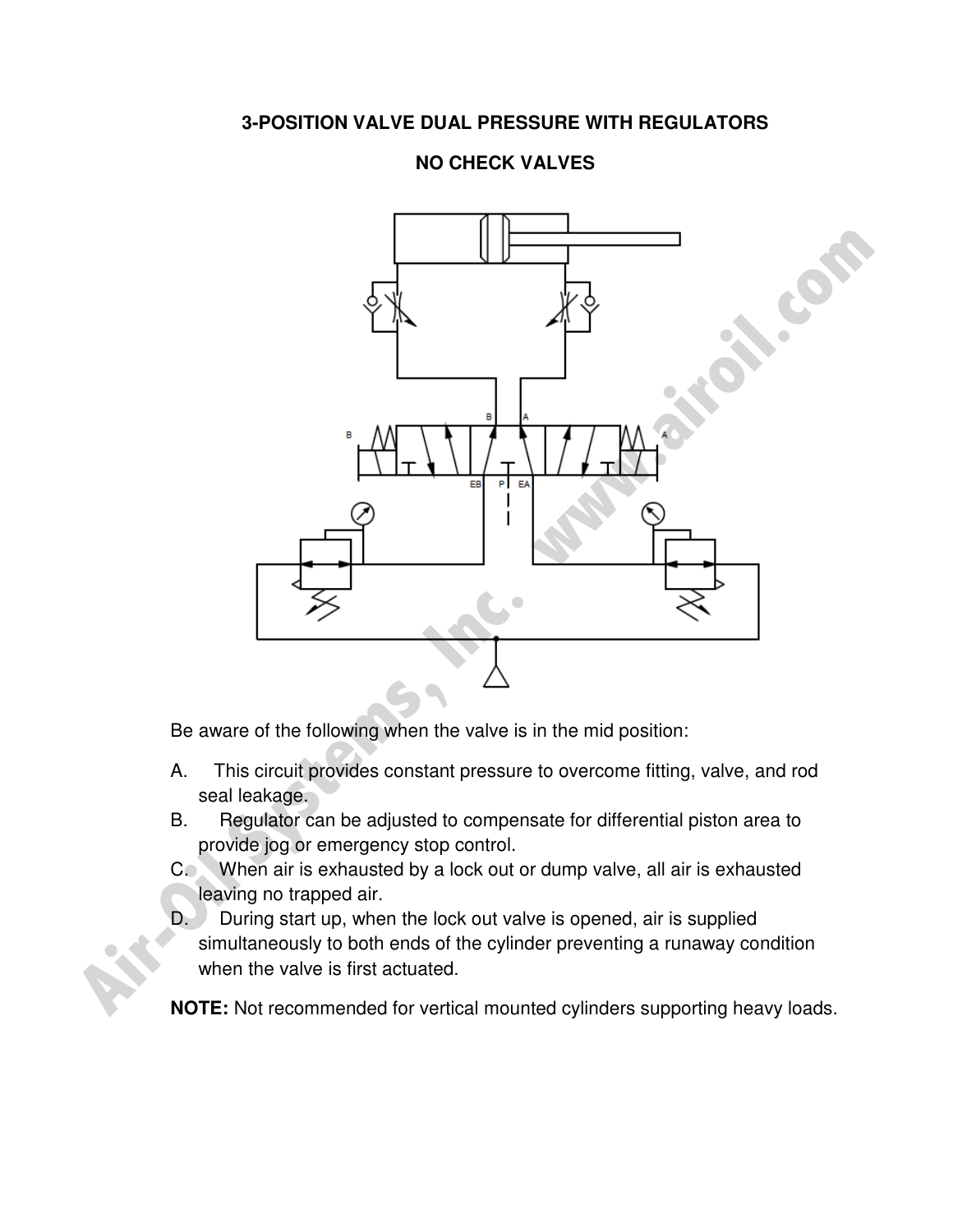#### **3-POSITION VALVES, DUAL PRESSURE**

(With regulators and check valves without pressure relief)



Be aware of the following when the valve is in the mid position:

- A. This circuit provides constant pressure to overcome fitting, valve, and rod seal leakage.
- B. Regulator can be adjusted to compensate for differential cylinder area to provide jog or emergency stop control.
- C. During start up, when the lock out valve is opened, air is supplied simultaneously to both ends of the air cylinder preventing runaway condition when the 3-position valve is first actuated.
- D. The check valves provide back pressure to the cylinder to hold against external loads, especially if the cylinder is mounted in a vertical position. The check valve also helps to protect the regulator against sudden inertial loads.

**NOTE:** When air is exhausted by a lock out valve, air can be trapped in the cylinder by virtue of the check valves. If or when a cylinder line is opened or broken, a vertically mounted cylinder supporting a load may unexpectedly drop or cylinder movement could occur because of trapped air.